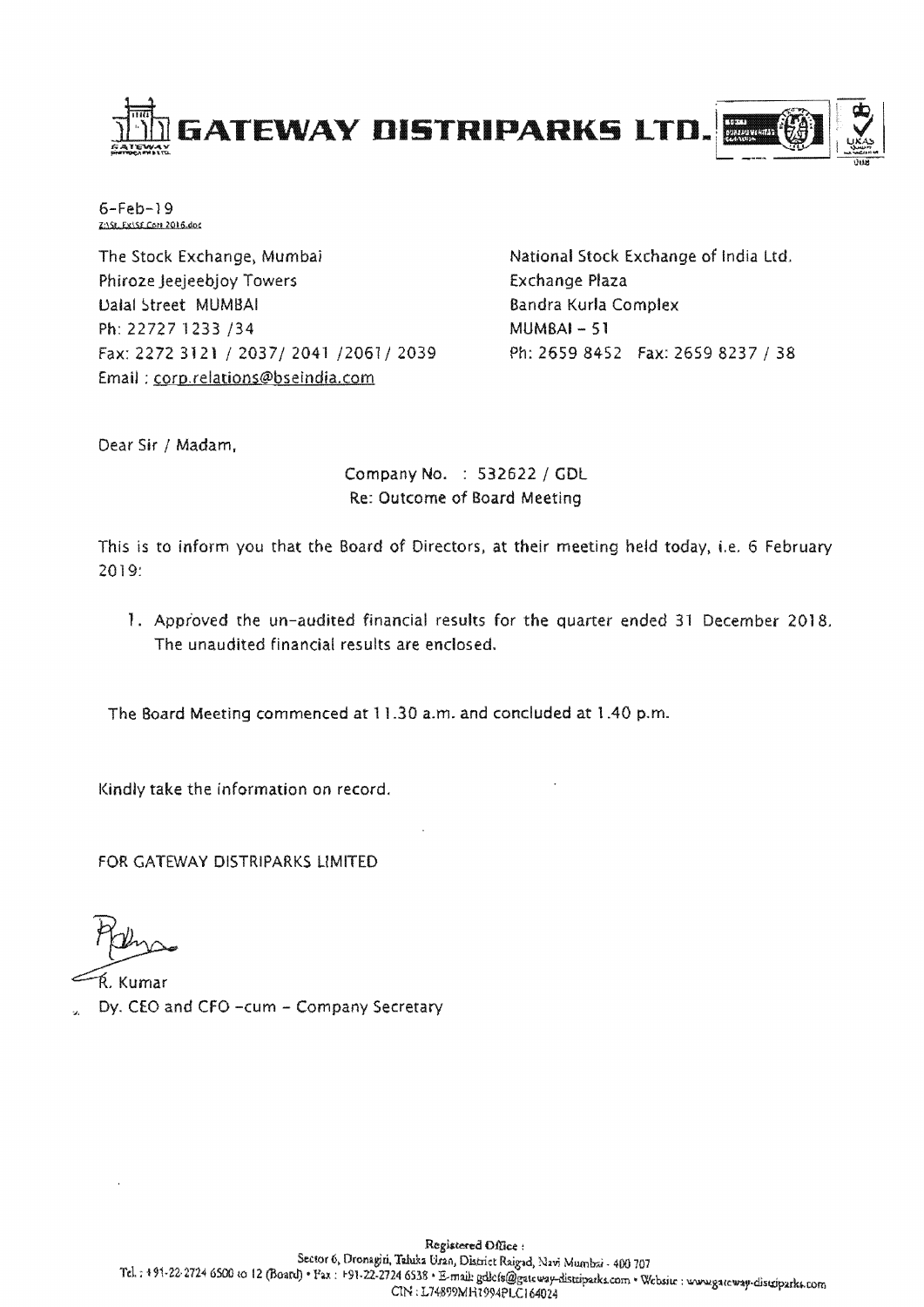

2nd & 3rd Floor - Colf View Corporate Tower 18<br>"Sector": 42: Sector Road Guruğram >122'002: Harvana, India Tel - 495 124 681 6000 -

# **Limited Review Report**

**Review Report to The Board of Directors Gateway Distriparks Limited** 

- 1. We have reviewed the accompanying statement of unaudited standalone Ind AS financial results of Gateway Distriparks Limited (the 'Company'). for the quarter ended December 3 L 2018 and year to date from April 01. 2018 to December 3 L 2018 (the "Statement") attached herewith. being submitted by the Company pursuant to the requirements of Regulation 33 of the SEBI (Listing Obligations and Disclosure Requirements) Regulations. 2015. read with SEBI Circular No. CIR/CFD/FAC/62/2016 dated July 5, 2016 ('the Circular').
- 2. The preparation of the Statement in accordance with the recognition and measurement principles laid down in Indian Accounting Standard 34. (Ind AS 34) "Interim Financial Reporting" prescribed under Section 133 of the Companies Act 2013 read with Rule 3 of Companies (Indian Accounting Standards) Rules, 2015. as amended. read with the Circular is the responsibility of the Company's management and has been approved by the Board of Directors of the Company. Our responsibility is to express a conclusion on the Statement based on our review.
- 3. We conducted our review in accordance with the Standard on Review Engagements (SRE) 2410. Review of Interim Financial Information Performed by the Independent Auditor of the Entity' issued by the Institute of Chartered Accountants or India. This standard requires that we plan and perform the review to obtain moderate assurance as to whether the Statement is free of material misstatement. A review is limited primarily to inquiries of company personnel and analytical procedures applied to tinancial data and thus provides less assurance than an audit We have not performed an audit and accordingly, we do not express an audit opinion.
- 4. Based on our review conducted as above, nothing has come to our attention that causes us to believe that the accompanying Statement, prepared in accordance with recognition and measurement principles laid down in the applicable Indian Accounting Standards ('Ind AS') specified under Section 133 of the Companies Act, 2013, read with relevant rules issued thereunder and other recognised accounting practices and policies has not disclosed the information required to be disclosed in terms of Regulation, read with the Circular. inc lucling the manner in which it is to be disclosed, or that it contains any material misstatement

**For S.R. BATLIBOI & CO. LLP**  Chartered Accountants **ICAI Firm registration number: 301003E/E300005** 

Well

**per Vishal Sharma**  Partner Membership No.: 96766

Place - New Delhi Date – February 6, 2019

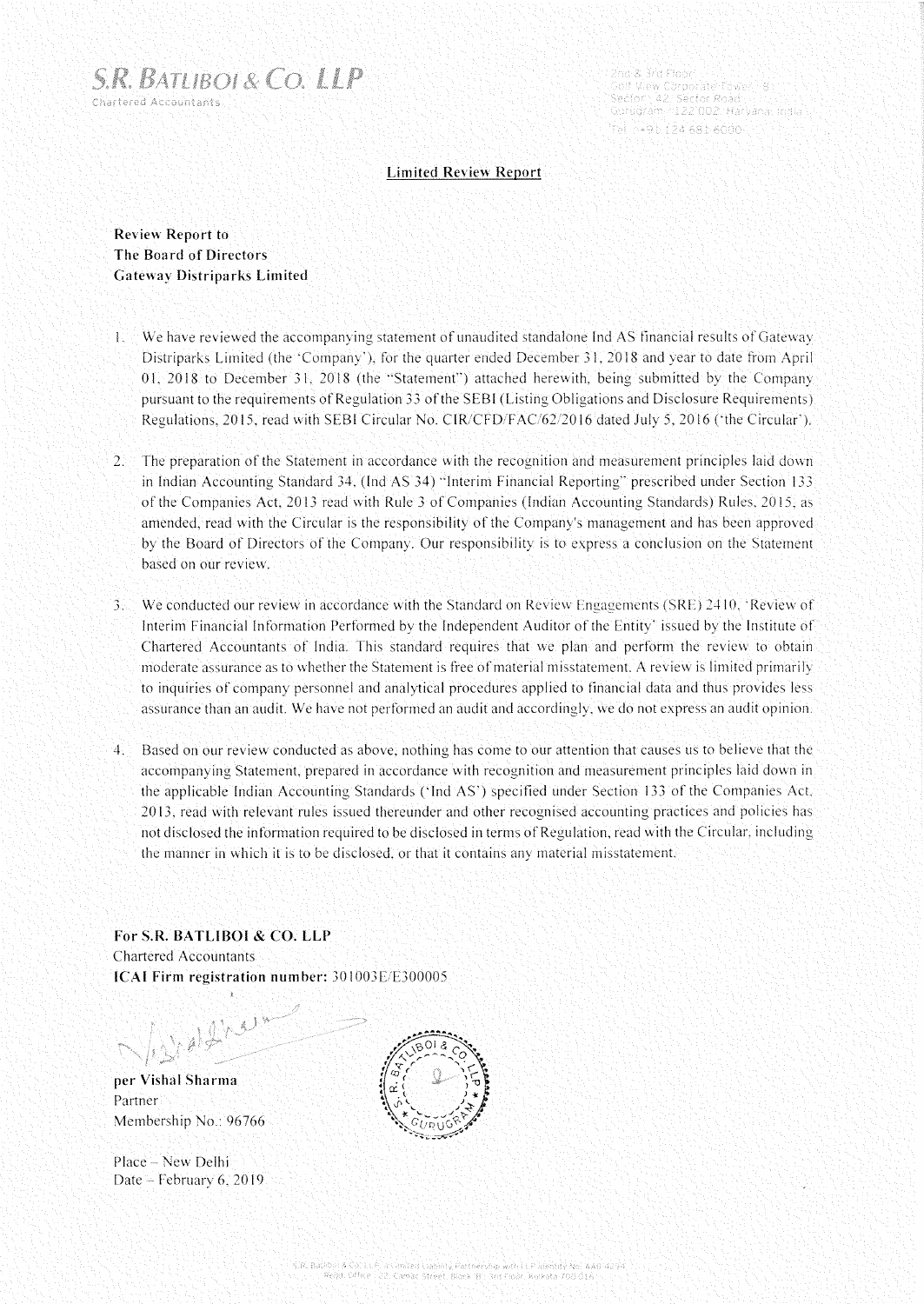## **GATEWAY DISTRIPARKS LIMITED**

Registered Office: Sector - 6, Dronagiri, Taluka - Uran, District Raigad, Navi Mumbai - 400 707.

CIN: L74899MH1994PLC164024

Ph: +91 22 2724 6500 Fax: +91 22 2724 6538 Email: gdlcfs@gateway-distriparks.com Website: www.gateway-distriparks.com<br>STATEMENT OF STANDALONE UNAUDITED FINANCIAL RESULTS FOR THE QUARTER AND NINE MONTHS ENDED DECEMBER 31, 2

|                  |                                                                                               |                              |                                           |                                               |                                                                          |                                                                           | (Rs. In Lakhs)                       |
|------------------|-----------------------------------------------------------------------------------------------|------------------------------|-------------------------------------------|-----------------------------------------------|--------------------------------------------------------------------------|---------------------------------------------------------------------------|--------------------------------------|
| Sr. No.          | <b>Particulars</b>                                                                            | 3 months ended<br>31/12/2018 | Preceding 3<br>months ended<br>30/09/2018 | Corresponding 3<br>months ended<br>31/12/2017 | Year to date<br>figures for the<br>current period<br>ended<br>31/12/2018 | Year to date<br>figures for the<br>previous period<br>ended<br>31/12/2017 | Previous year<br>ended<br>31/03/2018 |
|                  |                                                                                               | (Unaudited)                  | (Unaudited)                               | (Unaudited)                                   | (Unaudited)                                                              | (Unaudited)                                                               | (Audited)                            |
|                  |                                                                                               |                              |                                           |                                               |                                                                          |                                                                           |                                      |
| $\mathbf{1}$ .   | Income.                                                                                       |                              |                                           |                                               |                                                                          |                                                                           |                                      |
|                  | (a) Revenue from Operations                                                                   | 8,872.90                     | 8,854.31                                  | 8,036.96                                      | 26,495.41                                                                | 24,146.73                                                                 | 32,796.48                            |
|                  | (b) Other Income                                                                              | 2,627.84                     | 279.83                                    | 597.14                                        | 4,225.12                                                                 | 1,800.14                                                                  | 2,219.06                             |
|                  | <b>Total Income</b>                                                                           | 11,500.74                    | 9,134.14                                  | 8,634.10                                      | 30,720.53                                                                | 25,946.87                                                                 | 35,015.54                            |
| $2\varepsilon$   | Expenses                                                                                      |                              |                                           |                                               |                                                                          |                                                                           |                                      |
|                  | (a) Operating Expenses                                                                        | 6,055.79                     | 5,946.09                                  | 5,294.06                                      | 17,648.26                                                                | 15,778.97                                                                 | 21,405.28                            |
|                  | (b) Employee Benefit Expense                                                                  | 479.98                       | 476.82                                    | 403.42                                        | 1,417.73                                                                 | 1,255.58                                                                  | 1,761.19                             |
|                  | (c) Depreciation and Amortisation Expense                                                     | 675.72                       | 671.64                                    | 602.93                                        | 2.041.18                                                                 | 1.766.93                                                                  | 2,432.91                             |
|                  | (d) Finance Costs                                                                             | 229.03                       | 237.40                                    | 184.41                                        | 709.38                                                                   | 532.63                                                                    | 789.66                               |
|                  | (e) Other Expenses                                                                            | 780.42                       | 962.02                                    | 742.59                                        | 2,608.35                                                                 | 2,547.88                                                                  | 3,363.87                             |
|                  | <b>Total Expenses</b>                                                                         | 8,220.94                     | 8,293.97                                  | 7,227.41                                      | 24,424.90                                                                | 21,881.99                                                                 | 29,752.91                            |
| $\overline{3}$ . | Profit before exceptional items and tax (1-2)                                                 | 3,279.80                     | 840.17                                    | 1,406.69                                      | 6,295.63                                                                 | 4,064.88                                                                  | 5,262.63                             |
| 4.               | Exceptional Item                                                                              |                              |                                           |                                               |                                                                          |                                                                           |                                      |
| $5^\circ$        | Profit before Tax (3+4)                                                                       | 3,279.80                     | 840.17                                    | 1,406.69                                      | 6,295.63                                                                 | 4,064.88                                                                  | 5,262.63                             |
| 6.               | Tax Expense [Refer Note 5 below]                                                              |                              |                                           |                                               |                                                                          |                                                                           |                                      |
|                  | a. Current Tax                                                                                | 476.00                       | 291.00                                    | 357.00                                        | 1,134.84                                                                 | 998.00                                                                    | 1,150.00                             |
|                  | b. Deferred tax                                                                               | (101.44)                     | 0.33                                      | 25.36                                         | (165.38)                                                                 | 70.55                                                                     | 312.08                               |
|                  | <b>Total Tax Expense</b>                                                                      | 374.56                       | 291.33                                    | 382.36                                        | 969.46                                                                   | 1,068.55                                                                  | 1,462.08                             |
| 7.               | Net profit for the period (5-6)                                                               | 2,905.24                     | 548.84                                    | 1,024.33                                      | 5,326.17                                                                 | 2,996.33                                                                  | 3,800.55                             |
| 8.5              | Other Comprehensive Income, net of tax                                                        |                              |                                           |                                               |                                                                          |                                                                           |                                      |
|                  | Items that will not be reclassified to Profit or Loss                                         |                              |                                           |                                               |                                                                          |                                                                           |                                      |
|                  | . Remeasurement of post employment benefit obligations                                        | 3.53                         | 1.12                                      | $-1.12$                                       | 10.60                                                                    | 3.37                                                                      | $-23.78$                             |
| 9.               | Total Comprehensive Income for the period $(7+8)$                                             | 2,908.77                     | 549.96                                    | 1,025.45                                      | 5,336.77                                                                 | 2,999.70                                                                  | 3,824.33                             |
| 10.              | Paid-up Equity Share Capital (Face Value Rs. 10 each per equity share)                        | 10,872.80                    | 10,872.80                                 | 10,872.80                                     | 10,872.80                                                                | 10,872.80                                                                 | 10,872.80                            |
| .11              | Other Equity excluding Revaluation Reserve as per the audited balance sheet of previous year. |                              |                                           |                                               |                                                                          |                                                                           | 60,661.20                            |
| $12^{\circ}$     | Earnings Per Share (of Rs. 10 each)                                                           | <b>Not Annualised</b>        | <b>Not Annualised</b>                     | <b>Not Annualised</b>                         | <b>Not Annualised</b>                                                    | <b>Not Annualised</b>                                                     | Annualised                           |
|                  | Basic Rs.                                                                                     | 2.67                         | 0.51                                      | 0.95                                          | 4.90                                                                     | 2.76                                                                      | 3.50                                 |
|                  | Diluted Rs.                                                                                   | 2.67                         | 0.51                                      | 0.95                                          | 4.90                                                                     | 2.76                                                                      | 3.50                                 |
|                  | See accompanying notes to the financial results.                                              |                              |                                           |                                               |                                                                          |                                                                           |                                      |

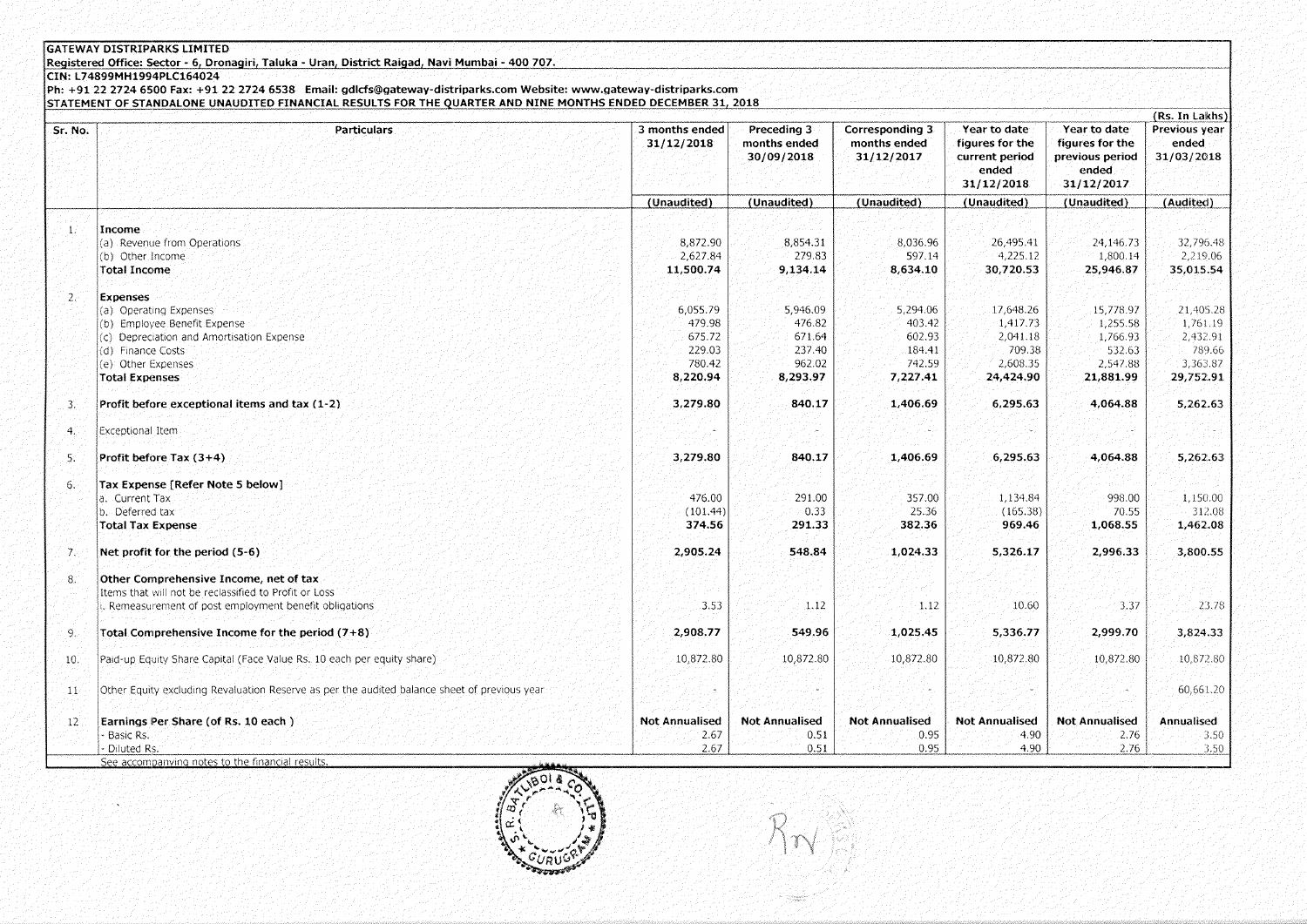#### **GATEWAY DISTRIPARKS LIMITED**

#### Registered Office: Sector - 6, Dronagiri, Taluka - Uran, District Raigad, Navi Mumbai - 400 707.

#### CIN: L74899MH1994PLC164024

Ph: +91 22 2724 6500 Fax: +91 22 2724 6538 Email: odlcfs@oateway-distriparks.com Website: www.gateway-distriparks.com

STATEMENT OF STANDALONE UNAUDITED FINANCIAL RESULTS FOR THE OUARTER AND NINE MONTHS ENDED DECEMBER 31, 2018

Notes:

- I The above unaudited financial results for the quarter and nine months ended December 31, 2018, have been reviewed by the Audit Committee and taken on record by the Board of Directors of the Company at their meetings held February 6:2019. The Statutory Auditors have conducted a "Limited Review" of these results in terms of Regulation 33 of SEBI (Listing Obligations and Disclosure Requirements) Regulations: 2015.
- 2. The financial results have been prepared in accordance with the Indian Accounting Standards (IND AS) specified in the Companies (Indian Accounting Standard) Rules, 2015 (as amended) under section 133 of the Companies Ac (the "accounting principles generally accepted in India").
- 3 The Company ("GDL") and its related party. Gateway Rail Freight Limited ("GRFL") are involved in an arbitration proceeding with Container Corporation of India Limited ("Concor") in respect of agreements entered into by t operation of container trains from the Inland Container Depot and Rail siding at Garhi Harsaru, Gurgaon, Concor has raised claims on GDL and GRFL on various issues in respect to the aforesaid agreements. Based on legal opi Management has taken a view that these claims are at a preliminary stage and the question of maintainability of the alleged disputes as raised by Concor under the aforesaid agreements is yet to be determined and are not su Pending conclusion of the arbitration, the parties are maintaining "status quo" in respect of the operations at Garhi Harsaru, Gurgaon.
- 4 The Company is principally engaged in a single segment viz. Container Freight Station, based on the nature of services, risks, returns and the internal business reporting system.
- 5 Deputy Commissioner of Income Tax had issued orders under Section 143(3) of the Income Tax Act, 1961 of India ("the Income Tax Act"), for the Assessment Years 2008-2009 to 2014-2015, disallowing the claim of deduction by Company under Section 80 1A(4)(i) of the Income Tax Act unto Assessment year 2011-2012. other expenses and Minimum Alternate Tax Credit and issued notices of demand under Section 156 of the Income Tax Act for recovery of additional income tax and interest (after considering rectification order under Section 154 of the Income Tax Act for Assessment Year 2012-2013 and 2014-2015) aggregating Rs. 7.304.15 lakhs and initiated proceedings to lev On appeal filed by the Company against the assessment orders. Commissioner of Income Tax (Appeals) had allowed the aforesaid deductions, except for claim of deduction of other experises aggregating Rs. 30 lakhs for the Ass Years 2008-2009 to 2011-2012. The Deputy Commissioner of Income Tax had appealed with Income Tax Appellate Tribunal against the aforesaid orders of Commissioner of Income Tax (Appeals) for the Assessment Years 2008-2009 to 2010-2011, which has been decided in Tayour of the Company. Income Tax Department has filed an appeal with Bombay High Court against the order of Income Tax Appellate Tribunal for Assessment Years 2008-2009 and 2009-2010 which is pending for hearing. The Company has filed appeal against the order for the Assessment Years 2012-2013 to 2014-2015 with the Commissioner of Income Tax (Appeals) which has been decided in favour of the Company. Th Deputy Commissioner of Income Tax had appealed with Income Tax Appellate Tribunal against the aforesaid orders of Commissioner of Income Tax (Appeals) for the Assessment Years 2012-2013.

Deputy Commissioner of Income Tax had issued notices under Section 148 of the Income Tax Act, proposing to re-assess the Income for Assessment Years 2004-2005 to 2007-2008, disallowing the deduction under Section 80-1A(4)( the Income Tax Act amounting to Rs. 4,460.34 lakhs. The Company has filed a Writ petition against the notices with the Bombay High Court. The Bombay High Court has granted Ad Interim Stay against the notices.

Based on Lawver and Tax Consultant's opinion, the Management is of the opinion that the Company is entitled to aforesaid deductions and claims and bence, no provision for the aforesaid demand/notices has been made till Dec  $2018.$ 

6 Blackstone GPV Capital Partners (Mauritius) VH Limited ("Blackstone") had invested in 1,200 lakh Compulsory Convertible Preference Shares ("CCPS") and 100 equity shares of Gateway Rail Freight Limited ("GRFL"), a joint v Company. During the quarter ended June, 2018, the Company and its joint venture company had entered into a Share Purchase Agreement (SPA) with Blackstone for acquiring the entire CCPS and equity shares held by Blackstone i GRFL. The acquisition was expected to be completed by September 28, 2018, which was further extended up to December 28, 2018 viz-a-viz amendment agreement to the SPA dated October 04, 2018. Out of the total agreed Consideration of Rs.68.496 lakhs. Rs.12.499 lakhs was discharged on October 04, 2018 and 219 lakh CCPS were acquired. The balance consideration was to be paid by December 28, 2018.

The transaction could not be completed by December 28, 2018 due to un-contemplated events in the debt market resulting into delay in raising necessary debt for the transaction, consequently Blackstone sent a notice of arbi Singapore International Arbitration Council dated December 29, 2018.

The Company, GRFL and Blackstone have now entered into a new SPA dated January 25, 2019 for purchase of balance 981 lakh CCPS and 100 equity share held by Blackstone, at a total consideration of Rs.58,066 lakhs. As per the SPA, Rs.3,079 lakhs of the balance consideration would be paid on or before February 07, 2019 and remaining Rs.54,987 lakhs by March 31, 2019. The arbitration notice has been suspended until March 31, 2019 and will be with completion of the transaction in terms of the new SPA.

2. The certificate of CEO and CFO in terms of Requiation 33 of SEBI (Listing Obligations and Disclosure Requirements) Requiations. 2015 in respect of the above results has been placed before the Board of Directors.

On behalf of the Board of Directors For Gateway Distribarks Limited

OIL ROLL

Prem Kishan Dass Gupta Chairman and Managing Director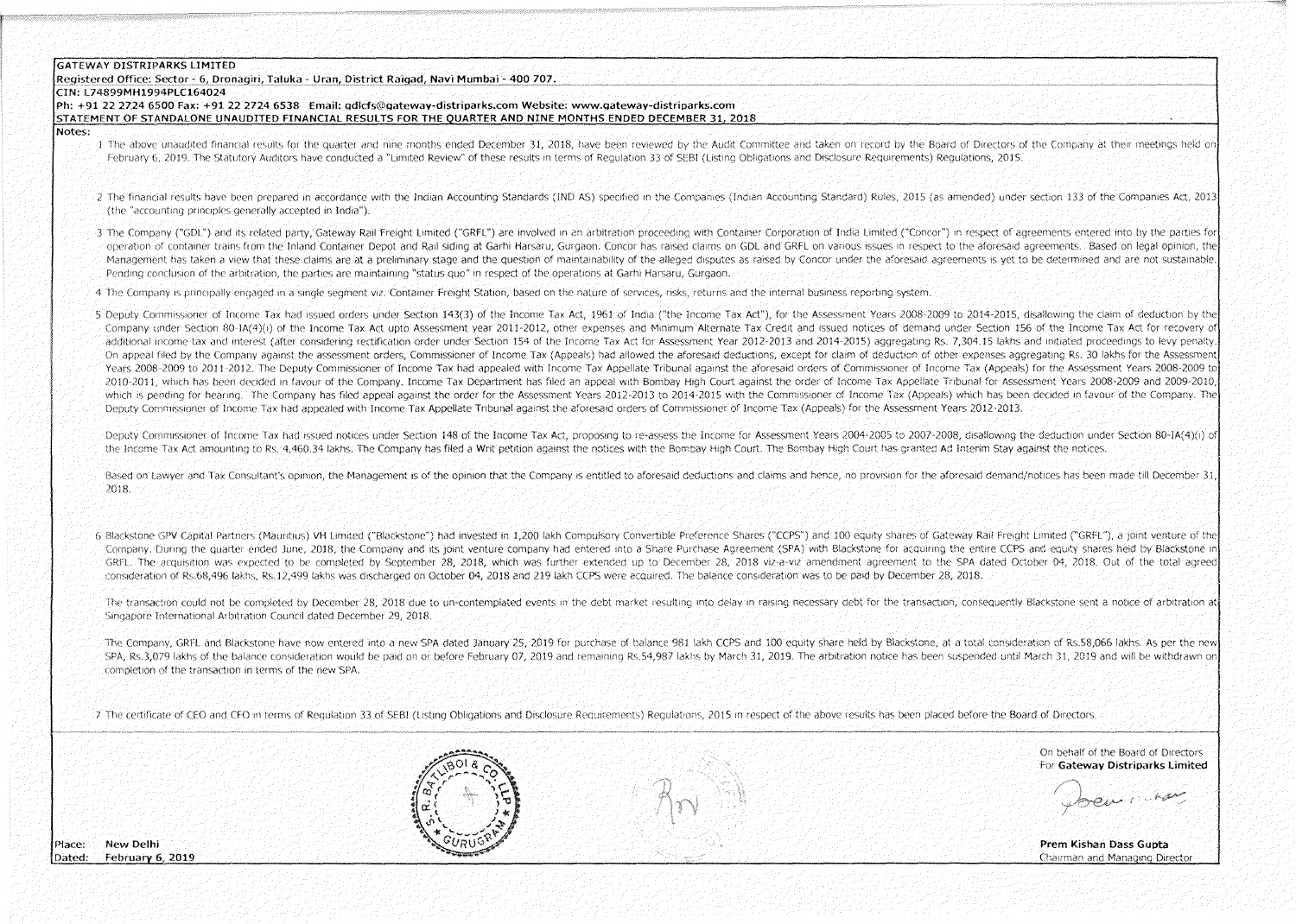

2nd & 3rd Floor Golf View Corporate Tower 18 Sector New Corporate Yower 19.<br>Sector N42, Sector Road 19. 19. 19.<br>Gurugram 14.22.002: Harvana, India 

## **Limited Review Report**

# **Review Report to The Board of Directors Gateway Distriparks Limited**

- l. We have reviewed the accompanymg statement of unaudited consolidated Inel AS financial results of Gateway Distriparks Group comprising Gateway Distriparks Limited (the 'Company') comprising its subsidiaries (together referred to as 'the Group'), its joint ventures and associates (refer note 1 to the Statement), for the quarter ended December 31, 2018 and year to date from April 01, 2018 to December 31, 2018 (the "Statement"") attached herewith, being submitted by the Company pursuant to the requirements of Regulation 33 of the SESI (Listing Obligations and Disclosure Requirements) Regulations, 2015 ("the Regulation '), read with SEBI Circular No. CIR/CFD/FAC/62/2016 dated July 5, 2016 ('the Circular').
- The preparation of the Statement in accordance with the recognition and measurement principles laid down in Indian Accounting Standard 34, (lnd AS 34) "Interim Financial Reporting" prescribed under Section 133 of the Companies Act. 2013 read with Rule 3 of Companies (Indian Accounting Standards) Rules, 2015. as amended. read with the Circular is the responsibility of the Company's management and has been approved by the Board of Directors of the Company, Our responsibility is to issue express a conclusion on the Statement based on our review,
- 3. We conducted our review in accordance with the Standard on Review Engagements (SRE) 2410, 'Review of Interim Financial Information Performed by the Independent Auditor of the Entity' issued by the Institute of Chartered Accountants of India, This standard requires that we plan and perform the review to obtain moderate assurance as to whether the Statement is free of material misstatement. A review is limited primarily to inquiries of company personnel and analytical procedures applied to financial data and thus provides less assurance than an audit. We have not performed an audit and accordingly, we do not express an audit opinion.
- 4, Based on our review conducted as above. nothing has come to our attention that causes us to believe that the accompanying Statement of unaudited consolidated Ind AS financial results prepared in accordance with recognition and measurement principles laid down in the applicable Indian Accounting Standards specified under Section 133 of the Companies Act. 2013. read with relevant rules issued thereunder and other recognised accounting practices and policies has not disclosed the information required to be disclosed in terms of Regulation read with the Circular, including the manner in which it is to be disclosed. or that it contains any material misstatement.
- 5, We have not audited or reviewed the comparative Inc! AS financial information of the Company for the corresponding quarter and nine months ended December 31, 2017 which have been presented solely based on the information compiled and approved by the management.

**For S.R. BATLIBOI & CO. LLP**  Chartered Accountants **ICAI Firm registration number: 301003E/E300005** 

**per Vishal Sharma**  Partner Membership No.: 96766

Place - New Delhi Date - February 06, 2019

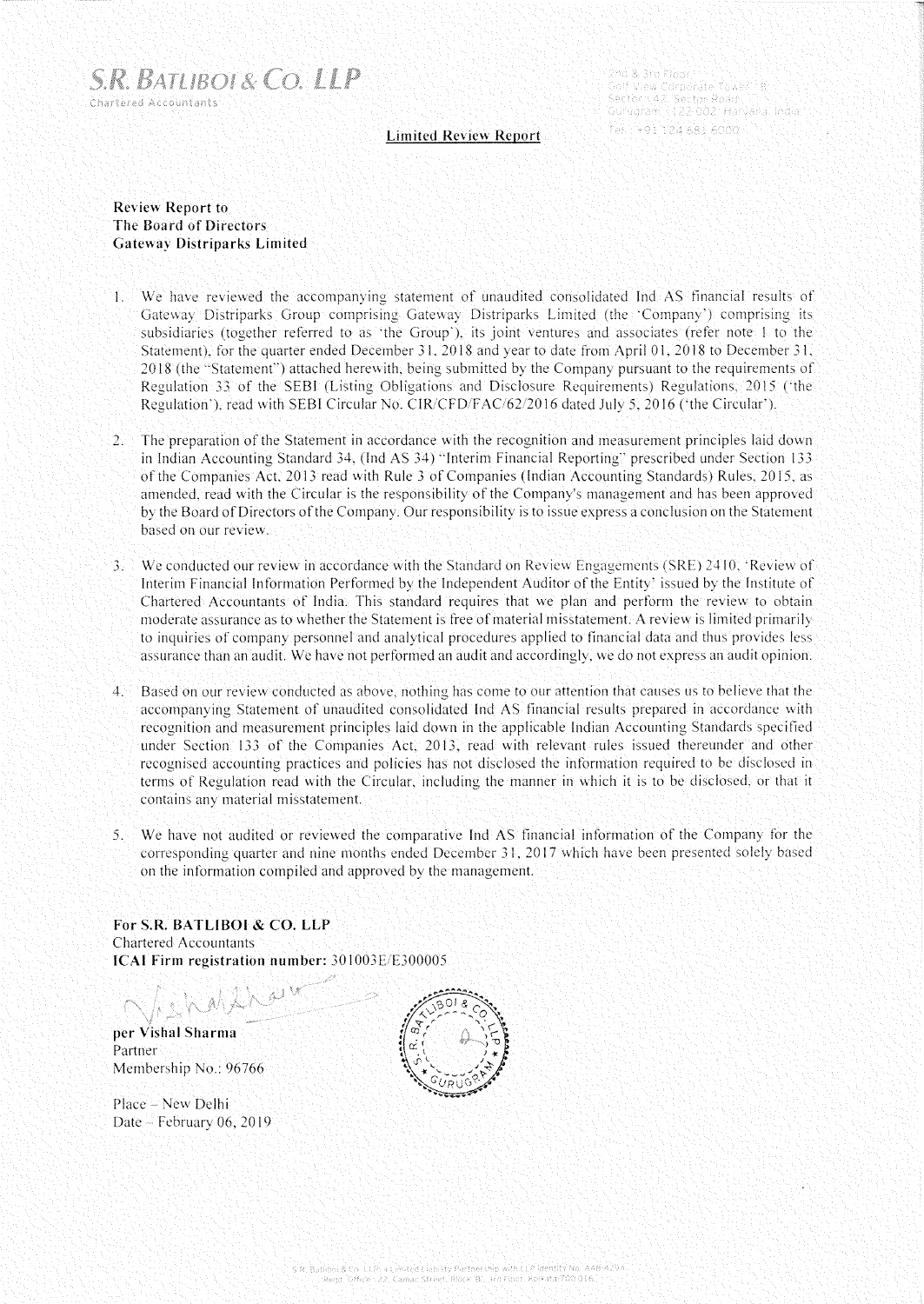## **GATEWAY DISTRIPARKS LIMITED**

**Registered Office: Sector - 6 Dronaoiri Taluka - Uran District Raioad Navi Mumbai - 400 707.** .~~ **CIN: l74899MH1994PlC164024** 

**Ph: +91 2227246500 fax: +91 22 2724 6538 Email: qdlcfs@qatewav-distriparks.com Website: www.qatewav-distriparks.com STATEMENT Of CONSOLIDATED UNAUDITED fINANCIAL RESULTS fOR THE OUARTER AND NINE MONTHS ENDED DECEMBER 31 2018** 

|                 | Sr. No. Particulars                                                                                                     | 3 months ended<br>31/12/2018 | Preceding 3<br>months ended<br>30/09/2018 | Corresponding 3<br>months ended<br>31/12/2017<br>(Refer note 10) | Year to date figures<br>for the current<br>period ended<br>31/12/2018 | Year to date figures<br>for the previous<br>period ended<br>31/12/2017<br>(Refer note 10) | (Rs. In Lakhs)<br>Previous year<br>ended<br>31/03/2018 |
|-----------------|-------------------------------------------------------------------------------------------------------------------------|------------------------------|-------------------------------------------|------------------------------------------------------------------|-----------------------------------------------------------------------|-------------------------------------------------------------------------------------------|--------------------------------------------------------|
|                 |                                                                                                                         | (Unaudited)                  | (Unaudited)                               | (Unaudited)                                                      | (Unaudited)                                                           | (Unaudited)                                                                               | (Audited)                                              |
| 1.              | Income                                                                                                                  |                              |                                           |                                                                  |                                                                       |                                                                                           |                                                        |
|                 | (a) Revenue from Operations                                                                                             | 10,302.45                    | 10,454.00                                 | 9,702.77                                                         | 31,067.24                                                             | 29,333.47                                                                                 | 39,550.22                                              |
|                 | (b) Other Income<br><b>Total Income</b>                                                                                 | 187.29<br>10,489.74          | 252.89                                    | 250.60<br>9,953.37                                               | 858.77                                                                | 928.52                                                                                    | 1,375.51                                               |
|                 |                                                                                                                         |                              | 10,706.89                                 |                                                                  | 31,926.01                                                             | 30,261.99                                                                                 | 40,925.73                                              |
| 2.              | <b>Expenses</b>                                                                                                         |                              |                                           |                                                                  |                                                                       |                                                                                           |                                                        |
|                 | (a) Operating Expenses<br>(b) Employee Benefit Expense                                                                  | 6,783.00<br>539.08           | 6,757.09<br>549.77                        | 6.010.46<br>474.50                                               | 19.915.21<br>1,621.79                                                 | 18,216.18<br>1.465.71                                                                     | 24,515.47<br>2,029.76                                  |
|                 | (c) Depreciation and Amortisation Expense                                                                               | 834.47                       | 827.56                                    | 756.21                                                           | 2,509.85                                                              | 2,199.79                                                                                  | 3,041.85                                               |
|                 | (d) Finance Costs                                                                                                       | 302.56                       | 304.23                                    | 267.00                                                           | 916.93                                                                | 780.27                                                                                    | 1,076.46                                               |
|                 | (e) Other Expenses                                                                                                      | 1,039.40                     | 1,238.05                                  | 1.017.81                                                         | 3,483.20                                                              | 3.367.41                                                                                  | 4.567.88                                               |
|                 | <b>Total Expenses</b>                                                                                                   | 9,498.51                     | 9,676.70                                  | 8,525.98                                                         | 28,446.98                                                             | 26,029.36                                                                                 | 35,231.42                                              |
| 3.              | Profit before exceptional items, share of net profits of investments<br>accounted for using equity method and tax (1-2) | 991.23                       | 1,030.19                                  | 1,427.39                                                         | 3,479.03                                                              | 4,232.63                                                                                  | 5,694.31                                               |
| $\mathcal{A}$ . | Share of net profit of Associate and Joint venture accounted for using the Equity<br>method                             | 1,053.82                     | 1,034.39                                  | 937.20                                                           | 4,040.77                                                              | 1,970.16                                                                                  | 4,016.21                                               |
| 5.              | Profit before exceptional items and tax $(3+4)$                                                                         | 2,045.05                     | 2,064.58                                  | 2,364.59                                                         | 7,519.80                                                              | 6,202.79                                                                                  | 9,710.52                                               |
| 6.              | Exceptional Items                                                                                                       |                              |                                           |                                                                  |                                                                       |                                                                                           |                                                        |
| -7.             | Profit before Tax from operations $(5+6)$                                                                               | 2,045.05                     | 2,064.58                                  | 2,364.59                                                         | 7.519.80                                                              | 6,202.79                                                                                  | 9,710.52                                               |
| 8.              | Income Tax Expense [Refer Note 6 and 7 below]                                                                           |                              |                                           |                                                                  |                                                                       |                                                                                           |                                                        |
|                 | a. Current Tax                                                                                                          | 503.15                       | 327.79                                    | 443.42                                                           | 1,241.72                                                              | 1,247.18                                                                                  | 1.442.93                                               |
|                 | b. Deferred tax                                                                                                         | (79.54)                      | (5.78)                                    | (45.47)                                                          | (164.14)                                                              | (115.30)                                                                                  | (48.47)                                                |
|                 | <b>Total Tax Expense</b>                                                                                                | 423.61                       | 322.01                                    | 397.95                                                           | 1,077.58                                                              | 1,131.88                                                                                  | 1,394.46                                               |
| -9.             | Profit for the year (7-8)                                                                                               | 1,621.44                     | 1,742.57                                  | 1,966.64                                                         | 6,442.22                                                              | 5,070.91                                                                                  | 8,316.06                                               |
| 10.             | Other Comprehensive Income, net of tax                                                                                  |                              |                                           |                                                                  |                                                                       |                                                                                           |                                                        |
|                 | Items that will not be reclassified to Profit or Loss                                                                   |                              |                                           |                                                                  |                                                                       |                                                                                           |                                                        |
|                 | Remeasurement of post employment benefit obligations                                                                    | 6.22                         | (1.43)                                    | 1.11                                                             | 10.70                                                                 | 3.36                                                                                      | 25.84                                                  |
| 11.7            | Total Comprehensive Income for the year $(9+10)$                                                                        | 1,627.66                     | 1,741.14                                  | 1,967.75                                                         | 6,452.92                                                              | 5,074.27                                                                                  | 8,341.90                                               |



 $\mathcal{R}$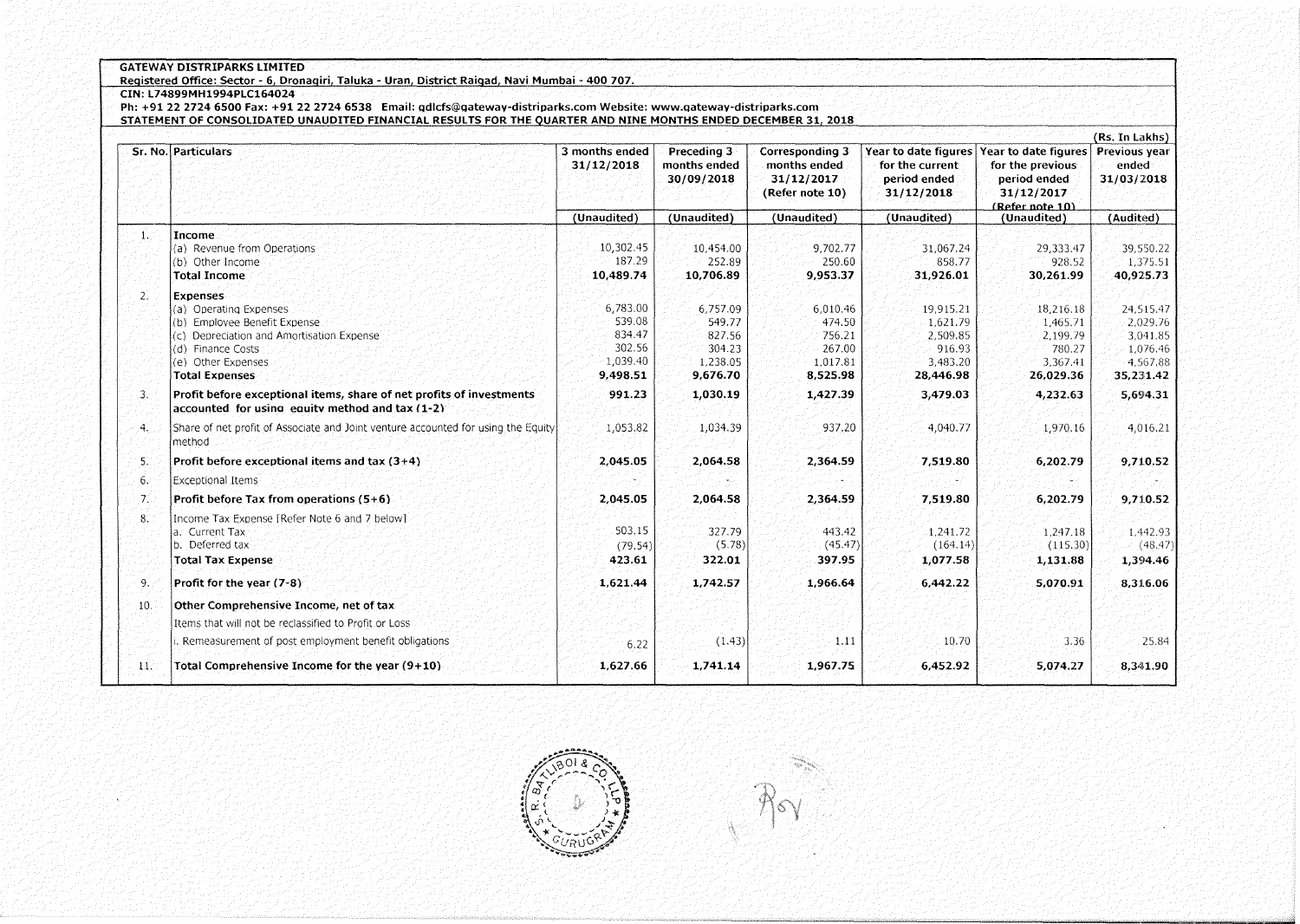|  | <b>GATEWAY DISTRIPARKS LIMITED</b> |  |
|--|------------------------------------|--|
|  |                                    |  |

**Registered Office: Sector - 6, Dronagiri, Taluka - Uran, District Raigad, Navi Mumbai - 400 707.** ,-,~-

## **CIN: L74899MH1994PLC164024**

**Ph: +912227246500 fax: +91 22 2724 6538 Email: gdlcfs@gateway-distriparks.com Website: www.gateway-distriparks.com** 

**STATEMENT Of CONSOLIDATED UNAUDITED fINANCIAL RESULTS fOR THE OUARTER AND NINE MONTHS ENDED DECEMBER 31 2018** 

|      | Sr. No. Particulars                                                                                               | 3 months ended<br>31/12/2018<br>(Unaudited) | Preceding 3<br>months ended<br>30/09/2018<br>(Unaudited) | Corresponding 3<br>months ended<br>$31/12/2017$ in the<br>previous year.<br>(Refer note 10)<br>(Unaudited) | Year to date figures<br>for the current<br>period ended<br>31/12/2018<br>(Unaudited) | Year to date figures<br>for the previous.<br>period ended<br>31/12/2017<br>(Refer note 10)<br>(Unaudited) | Previous year<br>ended<br>31/03/2018<br>(Audited) |
|------|-------------------------------------------------------------------------------------------------------------------|---------------------------------------------|----------------------------------------------------------|------------------------------------------------------------------------------------------------------------|--------------------------------------------------------------------------------------|-----------------------------------------------------------------------------------------------------------|---------------------------------------------------|
| 12.7 | Profit is attributable to:<br>Owners<br>Non-controlling interests                                                 | 1,623.41<br>(1.96)                          | 1,738.64<br>3.92                                         | 1,967.35<br>(0.71)                                                                                         | 6,432.10<br>10.12                                                                    | 5,065.03<br>5.88                                                                                          | 8,272.36<br>43.70                                 |
| 13.  | Other comprehensive income is attributable to:<br>Owners<br>Non-controlling interests                             | 6.25<br>(0.04)                              | (1, 42)                                                  | 1.05<br>0.06                                                                                               | 10.68<br>0.02                                                                        | 3.30<br>0.06                                                                                              | 25.78<br>0.06                                     |
| 14.  | Total comprehensive income is attributable to:<br>Owners<br>Non-controlling interests                             | 1,629.66<br>(2.00)                          | 1,737.22<br>3.92                                         | 1,968.40<br>(0.65)                                                                                         | 6,442.78<br>10.14                                                                    | 5,068.33<br>5.94                                                                                          | 8,298.14<br>43.76                                 |
| 15.  | Paid-up Equity Share Capital (Face Value Rs. 10 each per equity share).                                           | 10,872.80                                   | 10,872.80                                                | 10,872.80                                                                                                  | 10,872.80                                                                            | 10,872.80                                                                                                 | 10,872.80                                         |
| 16   | Other Equity excluding Revaluation Reserve as per the audited balance sheet of<br>previous year                   |                                             |                                                          |                                                                                                            |                                                                                      |                                                                                                           | 90,051.49                                         |
| 17.  | Earnings Per Share of Rs. 10 each<br>Basic Rs.<br>Diluted Rs.<br>See accompanying notes to the financial results. | Not Annualised<br>1.50<br>1.50              | Not Annualised<br>1.60<br>1.60                           | Not Annualised<br>1.81<br>1.81                                                                             | Not Annualised<br>5.92<br>5.92                                                       | Not Annualised<br>4.66<br>4.66                                                                            | Annualised<br>7.61<br>7.61                        |



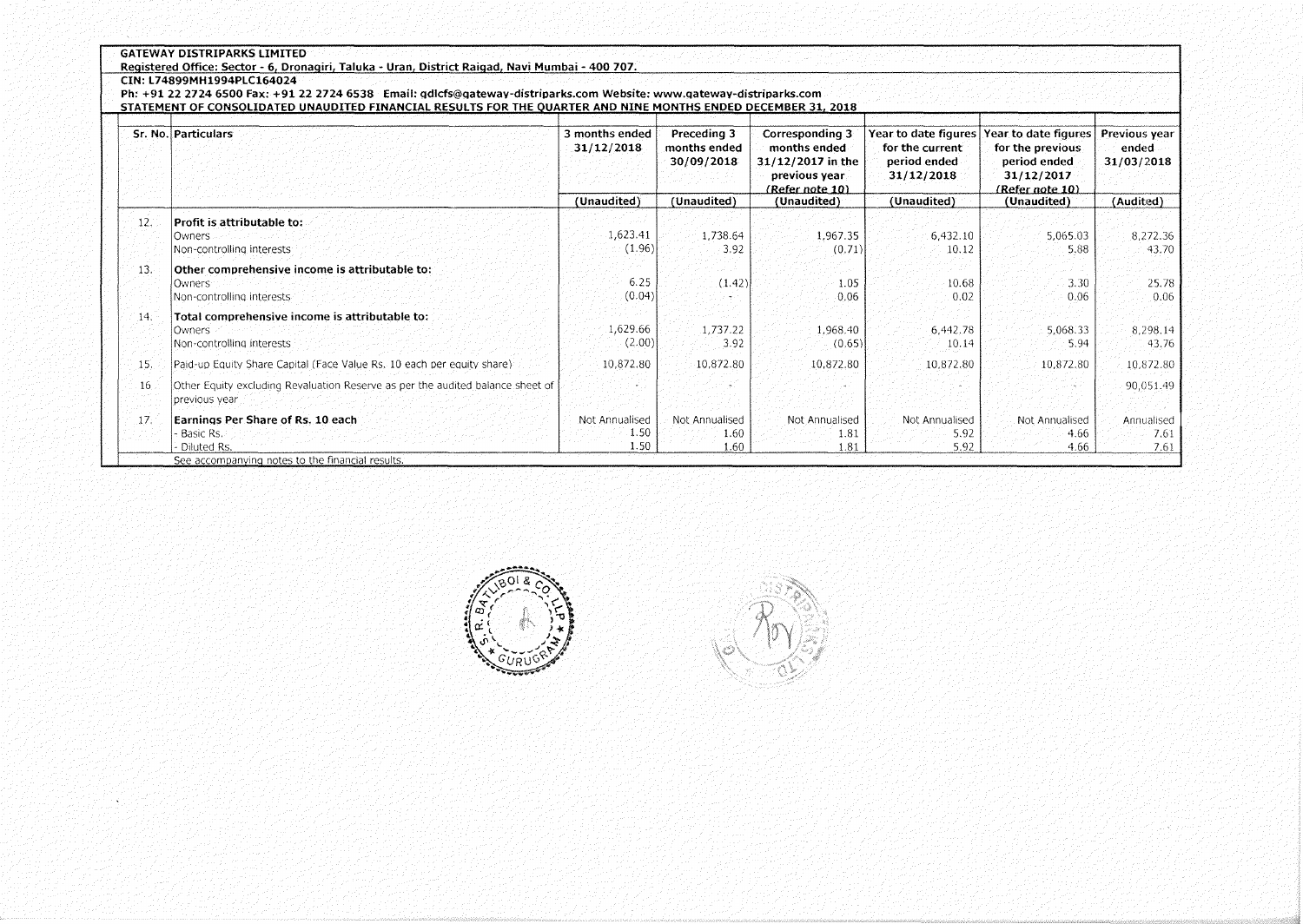|        | Registered Office: Sector - 6, Dronagiri, Taluka - Uran, District Raigad, Navi Mumbai - 400 707.<br>CIN: L74899MH1994PLC164024                                                                                                                                                                                                                                                                                                    |
|--------|-----------------------------------------------------------------------------------------------------------------------------------------------------------------------------------------------------------------------------------------------------------------------------------------------------------------------------------------------------------------------------------------------------------------------------------|
|        | Ph: +91 22 2724 6500 Fax: +91 22 2724 6538 Email: gdlcfs@gateway-distriparks.com Website: www.gateway-distriparks.com                                                                                                                                                                                                                                                                                                             |
|        | STATEMENT OF CONSOLIDATED UNAUDITED FINANCIAL RESULTS FOR THE QUARTER AND NINE MONTHS ENDED DECEMBER 31, 2018                                                                                                                                                                                                                                                                                                                     |
| Notes: |                                                                                                                                                                                                                                                                                                                                                                                                                                   |
|        | 1. The financial results of following entities have been consolidated with the financial results of Gateway Distriparks Limied (Parent Company):                                                                                                                                                                                                                                                                                  |
|        | Subsidiaries:                                                                                                                                                                                                                                                                                                                                                                                                                     |
|        | a) Gateway East India Private Limited                                                                                                                                                                                                                                                                                                                                                                                             |
|        | b) Chandra CFS and Terminal Operators Private Limited                                                                                                                                                                                                                                                                                                                                                                             |
|        | c) Gateway Distriparks (Kerala) Limited                                                                                                                                                                                                                                                                                                                                                                                           |
|        | Joint Ventures:                                                                                                                                                                                                                                                                                                                                                                                                                   |
|        | a) Gateway Rail Freight Limited                                                                                                                                                                                                                                                                                                                                                                                                   |
|        | b) Container Gateway Limited                                                                                                                                                                                                                                                                                                                                                                                                      |
|        | Associate:                                                                                                                                                                                                                                                                                                                                                                                                                        |
|        | Snowman Logistics Limited                                                                                                                                                                                                                                                                                                                                                                                                         |
|        | 2 The above unaudited financial results for the quarter and nine months ended December 31, 2018, have been reviewed by the Audit Committee and taken on record by the Board of Directors of the Company at                                                                                                                                                                                                                        |
|        | their respective meetings held on February 6, 2019. The Statutory Auditors have conducted a "Limited Review" of these results in terms of Regulation 33 of SEBI (Listing Obligations and Disclosure                                                                                                                                                                                                                               |
|        | Requirements) Regulations, 2015.                                                                                                                                                                                                                                                                                                                                                                                                  |
|        |                                                                                                                                                                                                                                                                                                                                                                                                                                   |
|        | 3 The financial results have been prepared in accordance with the Indian Accounting Standards (IND AS) specified in the Companies (Indian Accounting Standard) Rules, 2015 (as amended) under section 133 of                                                                                                                                                                                                                      |
|        | the Companies Act, 2013 (the "accounting principles generally accepted in India").                                                                                                                                                                                                                                                                                                                                                |
|        |                                                                                                                                                                                                                                                                                                                                                                                                                                   |
|        | 4 The Company ("GDL") and its related party, Gateway Rail Freight Limited ("GRFL") are involved in an arbitration proceeding with Container Corporation of India Limited ("Concor") in respect of agreements<br>entered into by the parties for operation of container trains from the Inland Container Depot and Rail siding at Garhi Harsaru, Gurgaon. Concor has raised claims on GDL and GRFL on various issues in respect to |
|        | the aforesaid agreements. Based on legal opinion, the Management has taken a view that these claims are at a preliminary stage and the question of maintainability of the alleged disputes as raised by Concor                                                                                                                                                                                                                    |
|        | under the aforesaid agreements is yet to be determined and are not sustainable. Pending conclusion of the arbitration, the parties are maintaining "status quo" in respect of the operations at Garhi Harsaru,                                                                                                                                                                                                                    |
|        | Gurgaon.                                                                                                                                                                                                                                                                                                                                                                                                                          |
|        |                                                                                                                                                                                                                                                                                                                                                                                                                                   |
|        | 5. The Company is principally engaged in a single segment viz. Container Freight Station, based on the nature of services, risks, returns and the internal business reporting system.                                                                                                                                                                                                                                             |
|        | 6 Deputy Commissioner of Income Tax had issued orders under Section 143(3) of the Income Tax Act, 1961 of India ("the Income Tax Act"), for the Assessment Years 2008-2009 to 2014-2015, disallowing the                                                                                                                                                                                                                          |
|        | claim of deduction by the Company under Section 80-IA(4)(i) of the Income Tax Act upto Assessment year 2011-2012, other expenses and Minimum Alternate Tax Credit and issued notices of demand under                                                                                                                                                                                                                              |
|        | Section 156 of the Income Tax Act for recovery of additional income tax and interest (after considering rectification order under Section 154 of the Income Tax Act for Assessment Year 2012-2013 and 2014                                                                                                                                                                                                                        |
|        | 2015) aggregating-Rs. 7,304.15 lakhs and initiated proceedings to levy penalty. On appeal filed by the Company against the assessment orders, Commissioner of Income Tax (Appeals) had allowed the                                                                                                                                                                                                                                |
|        | aforesaid deductions, except for claim of deduction of other expenses aggregating Rs. 30 lakhs for the Assessment Years 2008-2009 to 2011-2012. The Deputy Commissioner of Income Tax had appealed with                                                                                                                                                                                                                           |
|        | Income Tax Appellate Tribunal against the aforesaid orders of Commissioner of Income Tax (Appeals) for the Assessment Years 2008-2009 to 2010-2011, which has been decided in favour of the Company.                                                                                                                                                                                                                              |
|        | Income Tax Department has filed an appeal with Bombay High Court against the order of Income Tax Appellate Tribunal for Assessment Years 2008-2009 and 2009-2010, which is pending for hearing. The                                                                                                                                                                                                                               |
|        | Company has filed appeal against the order for the Assessment Years 2012-2013 to 2014-2015 with the Commissioner of Income Tax (Appeals) which has been decided in favour of the Company. The Deputy                                                                                                                                                                                                                              |
|        | Commissioner of Income Tax had appealed with-Income Tax Appellate Tribunal against the aforesaid orders of Commissioner of Income Tax (Appeals) for the Assessment Years 2012-2013.                                                                                                                                                                                                                                               |
|        |                                                                                                                                                                                                                                                                                                                                                                                                                                   |
|        | Deputy Commissioner of Income Tax had issued notices under Section 148 of the Income Tax Act, proposing to re-assess the Income for Assessment Years 2004-2005 to 2007-2008, disallowing the deduction                                                                                                                                                                                                                            |
|        | under Section 80-IA(4)(i) of the Income Tax Act amounting to Rs. 4,460.34 lakhs. The Company has filed a Writ petition against the notices with the Bombay High Court. The Bombay High Court has granted Ad-                                                                                                                                                                                                                      |
|        | Interim Stay against the notices.                                                                                                                                                                                                                                                                                                                                                                                                 |
|        | Based on Lawyer and Tax Consultant's opinion, the Management is of the opinion that the Company is entitled to aforesaid deductions and claims and hence, no provision for the aforesaid demand/notices has                                                                                                                                                                                                                       |
|        | been made till 31 December, 2018.                                                                                                                                                                                                                                                                                                                                                                                                 |
|        |                                                                                                                                                                                                                                                                                                                                                                                                                                   |
|        | 7. In case of subsidiary company, Deputy Commissioner of Income Tax had issued orders under Section 143(3) of the Income Tax Act, 1961 of India ("the Income Tax Act"), for the Assessment Years 2011-2012                                                                                                                                                                                                                        |
|        | to 2014-15 disallowing the claim of deduction by the Company under Section 80-IA(4)(i) of the Income Tax Act and other expenses and issued notices of demand under Section 156 of the Income Tax Act for                                                                                                                                                                                                                          |
|        | recovery of additional income tax and interest aggregating Rs. 659.10 lakhs and initiated proceedings to levy penalty. The Company had filed appeal with Commissioner of Income Tax (Appeals) (CIT(A)) for                                                                                                                                                                                                                        |
|        | disallowance of the aforesaid deductions.                                                                                                                                                                                                                                                                                                                                                                                         |
|        |                                                                                                                                                                                                                                                                                                                                                                                                                                   |
|        | For Assessment Year 2011-2012, 2012-13 and 2013-14, CIT (A) and Income Tax Appellate Tribunal (ITAT) had allowed the appeal in favour of the Company, For Assessment Year 2011-2012 and 2013-14,                                                                                                                                                                                                                                  |
|        | Deputy Commissioner of Income Tax has appealed against the order of ITAT with Honourable High Court of Andhra Pradesh: Appeal for Assessment Year 2014-15 has been decided by CIT (A), in favour of the                                                                                                                                                                                                                           |
|        | Company.                                                                                                                                                                                                                                                                                                                                                                                                                          |
|        | Based on Lawyer and Tax Consultant's opinion and favourable orders received from department, management is of the opinion that the Company is entitled to the aforesaid deductions and claims and hence, no                                                                                                                                                                                                                       |
|        | provision for the aforesaid demand/notices has been made till 31 December, 2018.                                                                                                                                                                                                                                                                                                                                                  |